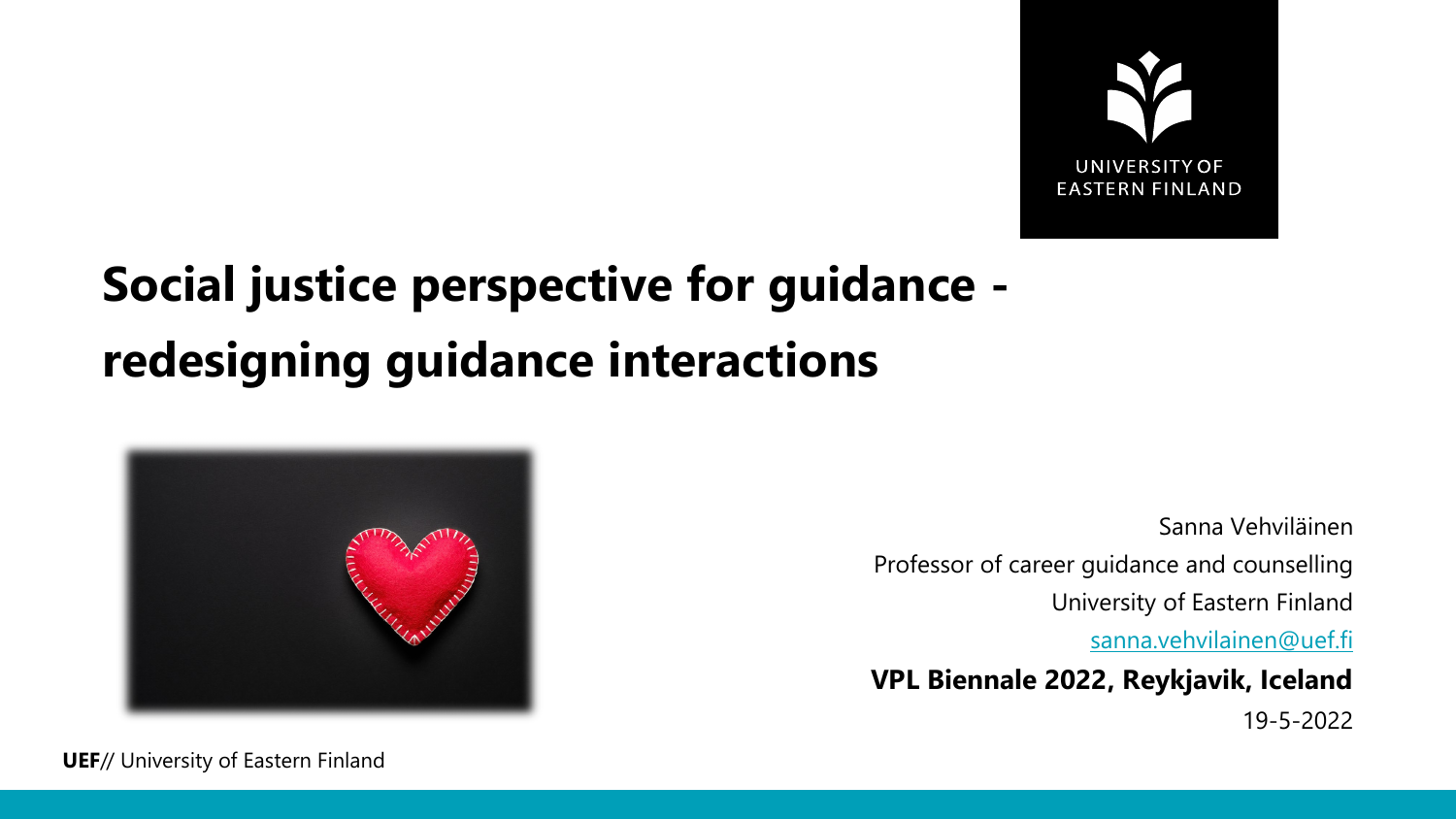# **What is guidance**

- A set of **institutional, collaborative** activities
- Which promote and foster **processes** that are meaningful for the client(s)
	- those of learning, growth, emancipation, work, decision-making, life-planning, leisure or other activity.
- This is done in such a way that the **participants' agency and participatory sense** are strengthened.
- The focal processes are viewed simultaneously as **biographical, social and societal**, and understood intersectionally

(Vehviläinen, 2014; 2021; Vehviläinen & Souto 2021)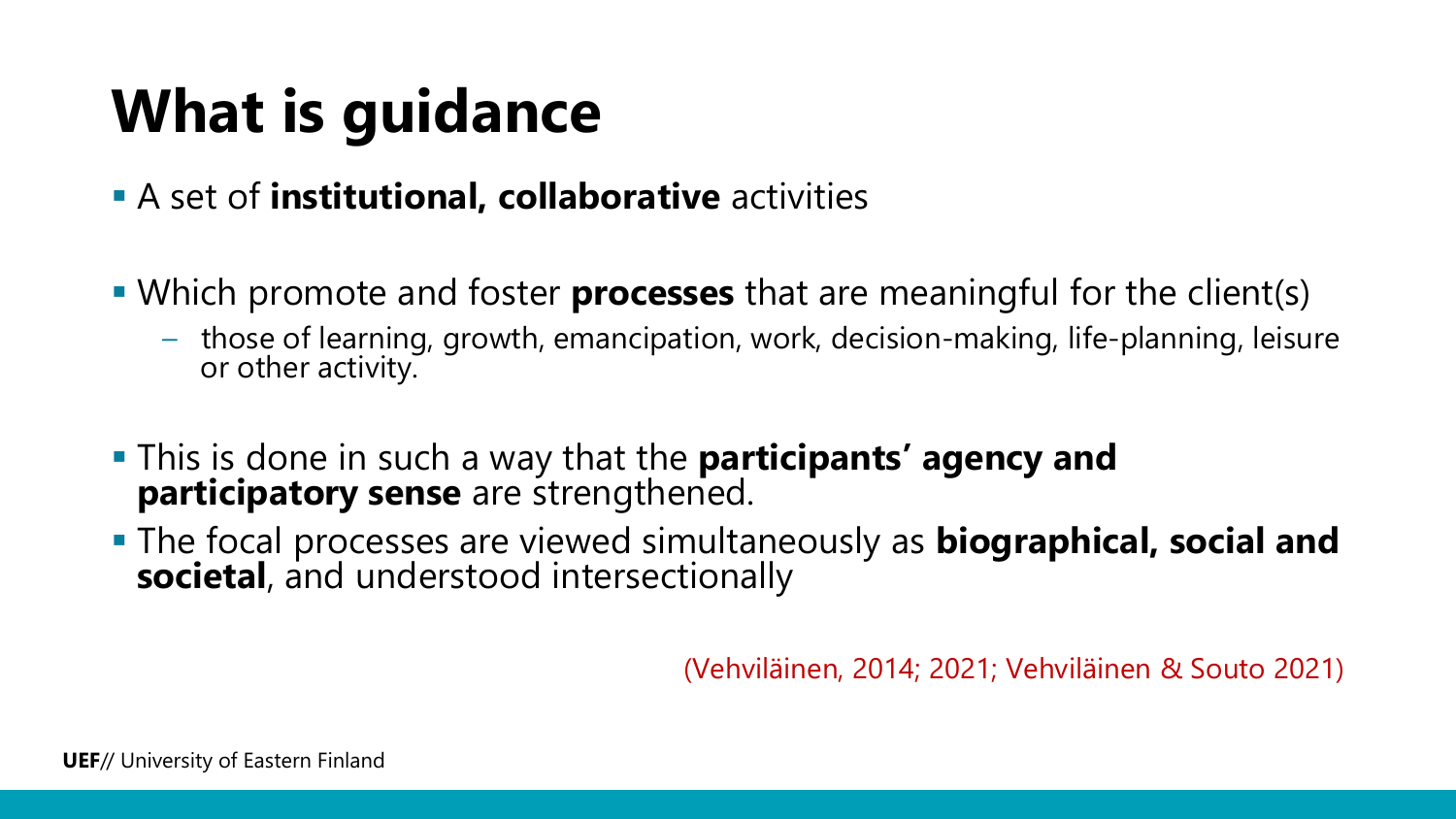- Guidance aims at systematic support of agentic participation in a relevant social context (such as school) and a biographical context
- **This movement towards stronger agency may manifest in changes in** 
	- **individual dispositions** (abilities, interests, motivation, self-efficacy, resilience, skills, understanding);
	- **social participation** via authorship, responsibility, creativity; and
	- **critical awareness**, activity, and activism.
- **These changes are unique to individuals and their situation, but they are not treated as** individualistic phenomena.
- Guidance is fundamentally a relationship of pedagogical nature. **Participants of this relationship seek to understand what is true about the world and themselves as part of it: asking how they have been shaped by the world—and how the world is shaped by them and others**. = **Participatory sense**
- Guidance aims at deepening and strengthening the participatory sense. This applies to all parties of the guidance alliance.

(Vehviläinen, 2014, 2021; Alhanen 2019)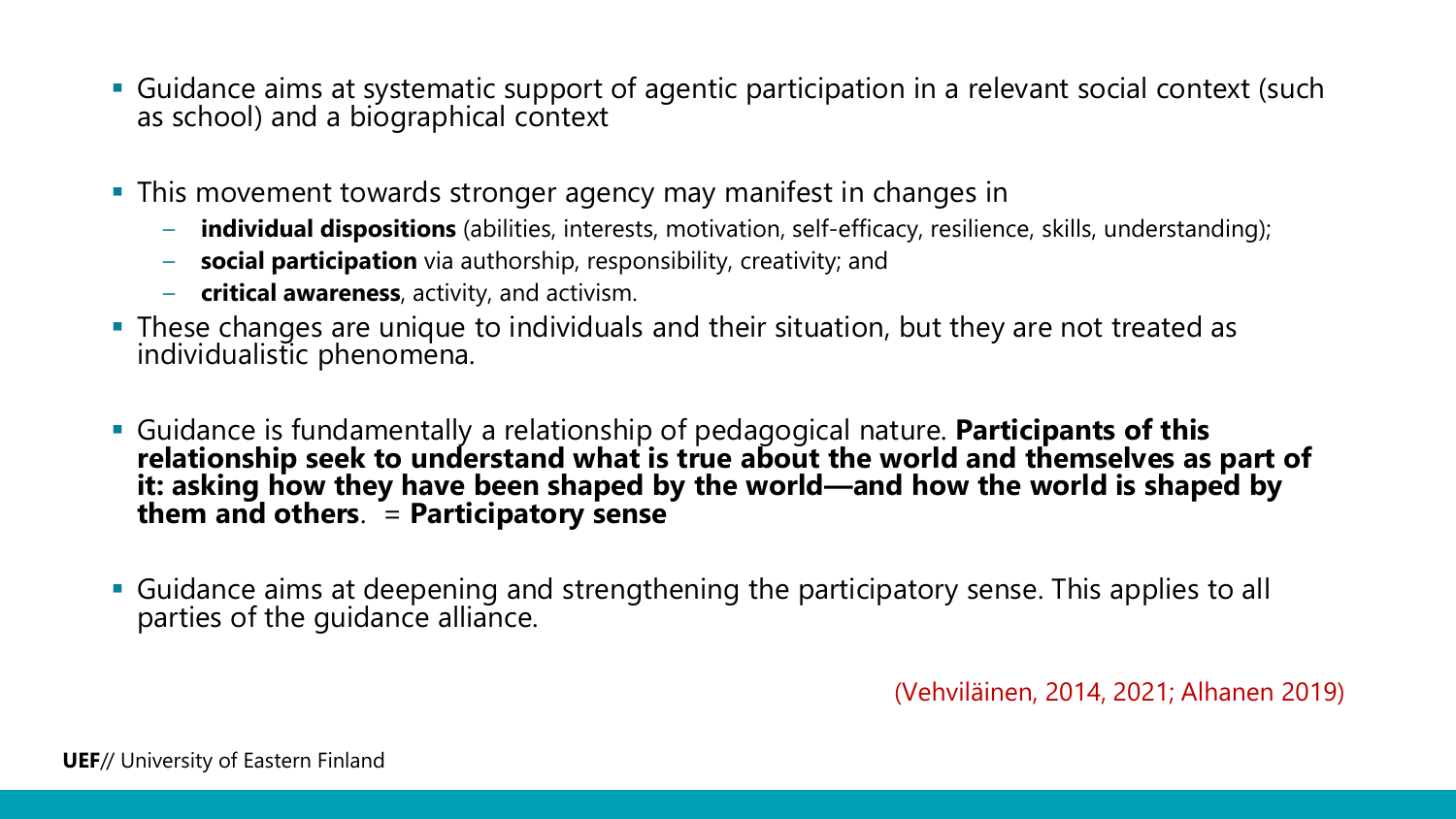## **Social justice approach to career guidance**

 *"To care about 'social justice' in these neoliberal times, i.e. when our very desires and notions of what it means to be human are shaped by the master discourse of competitive and possessive individualism, requires a firm understanding of how hegemony works, and why it is important to resist*."

Hooley & Sultana 2016, 3

 "*Career guidance as we know it in the West distils within itself the fundamental premises that*  does this by prioritising notions of a free, autonomous, independent individual seeking to fulfil<br>him/herself through choices made, and to design life projects for oneself'

Hooley & Sultana 2016, 4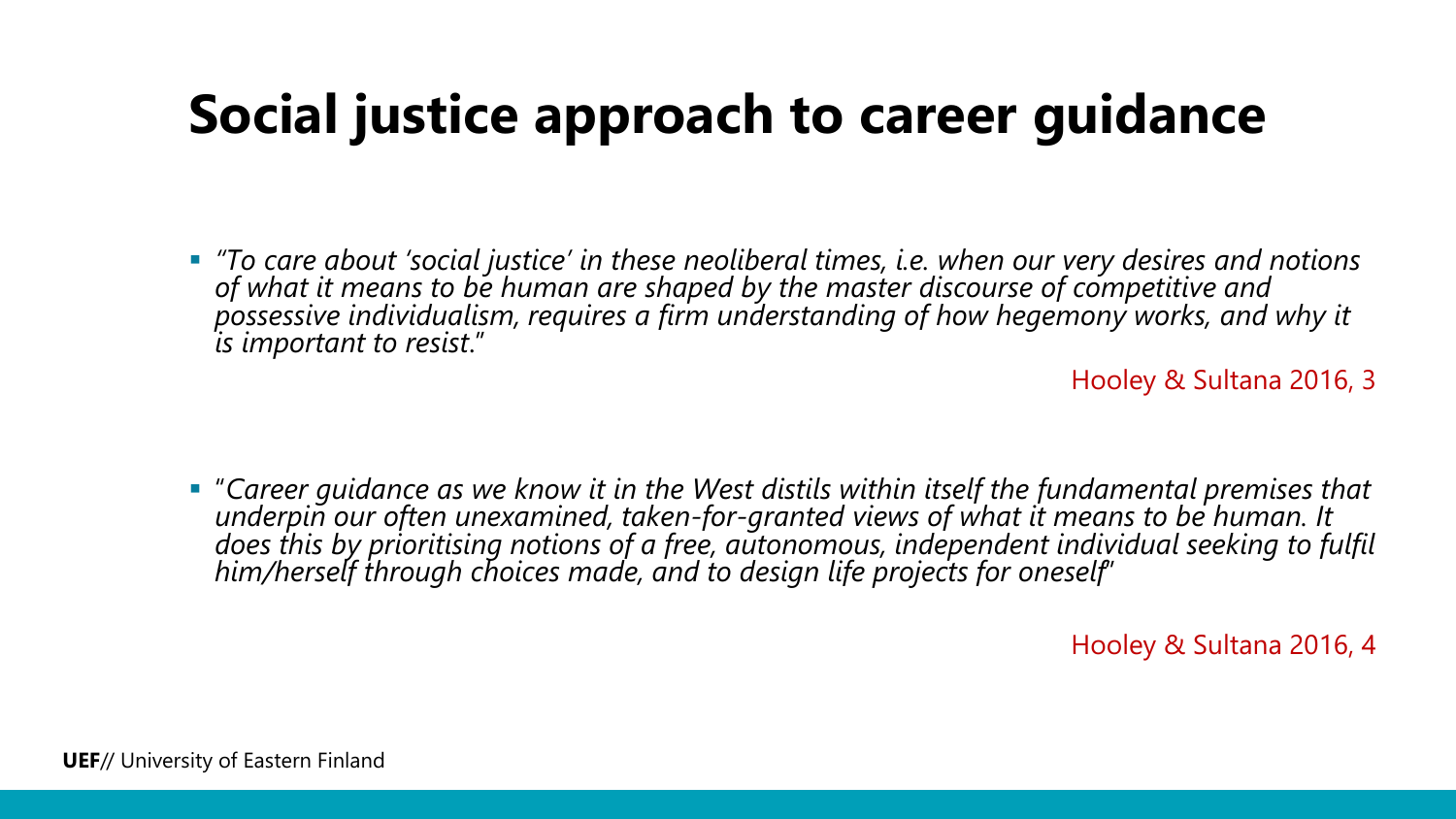- Over the last two decades, the **social justice movement** has strengthened considerably, particularly in the field of educational and career guidance
- It emphasizes the risk of guidance being used as a tool and space for neoliberal education policies to reproduce inequalities.
- the social justice movement seeks to actively build an alternative, imagine a different future, and make it a reality
- Guidance is viewed as a potentially emancipatory practice

(Hooley et al., 2018, 2019)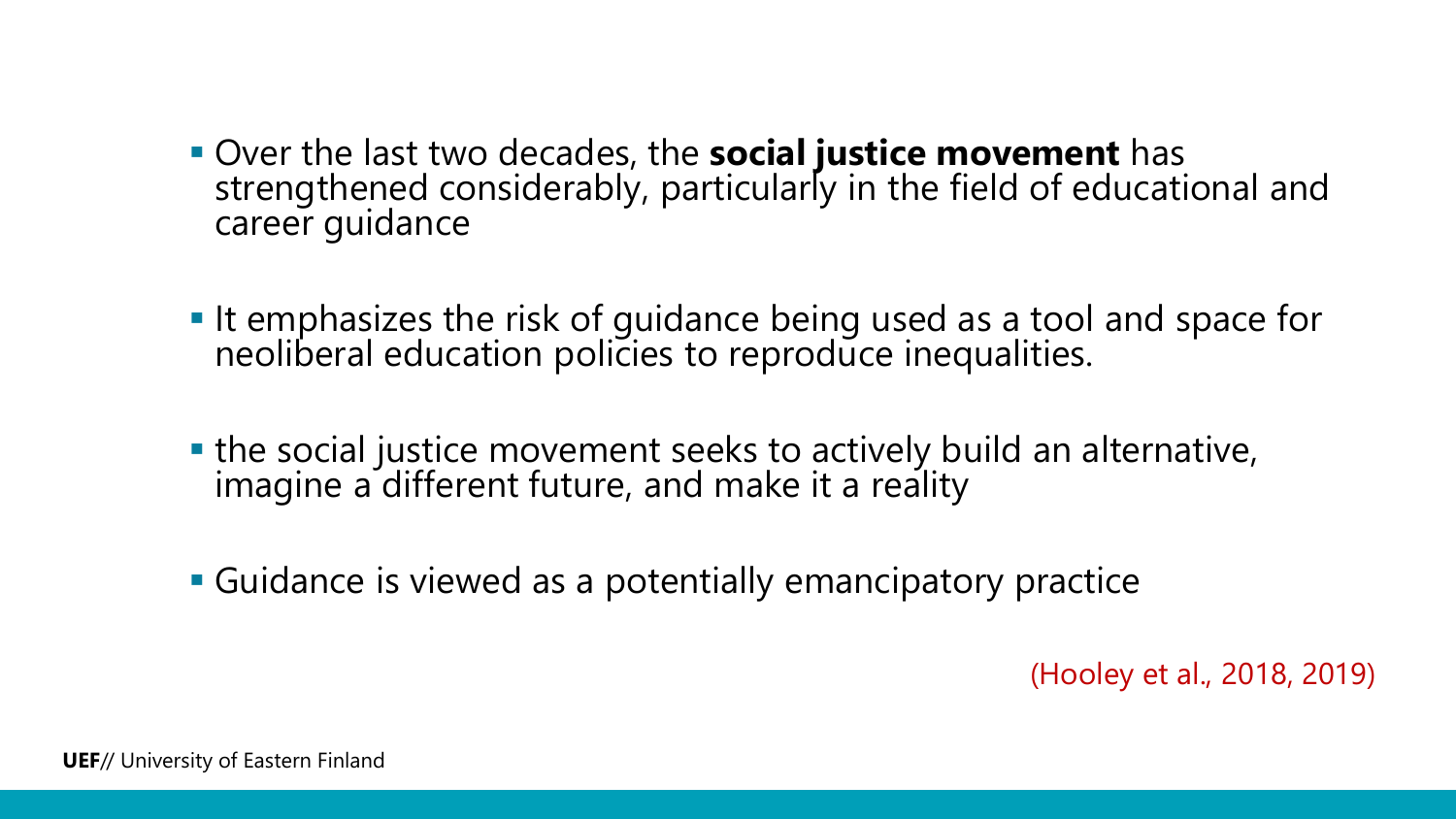Guidance activity should be based on both the "good of the individual" and the "common good"

### (Vehviläinen & Souto, 2021)

 Both "internal" (psychological) and "external" (societal) obstacles or hindrances to the client's agency need to be identified and addressed

### (Leiman, 2015)

 Guidance avoids hopelessness and the lack of vision, while also refusing to "psychologize" societal problems

### (Korhonen & Komulainen, 2021)

 The purpose of guidance is not only to equip individuals for "survival" or even "fulfillment", but also to support the collective action that groups, teams, and networks undertake to shape their circumstances. Guidance is about acting together, not just about setting individuals "on the right track"

### (Hooley et al., 2018, 2019)

 The subject in guidance activity is seen in the light of his/her individual life history, as well as in his/her societal context and circumstances

#### (Vanhalakka-Ruoho, 2015; Toiviainen, 2019)

 Guidance practitioners must not only observe and hear out the opinions, preferences, emotions, and concerns of their clients but also consider their social situations and the world in which they live. **Given this, guidance is a site and a process of learning for all its participants**.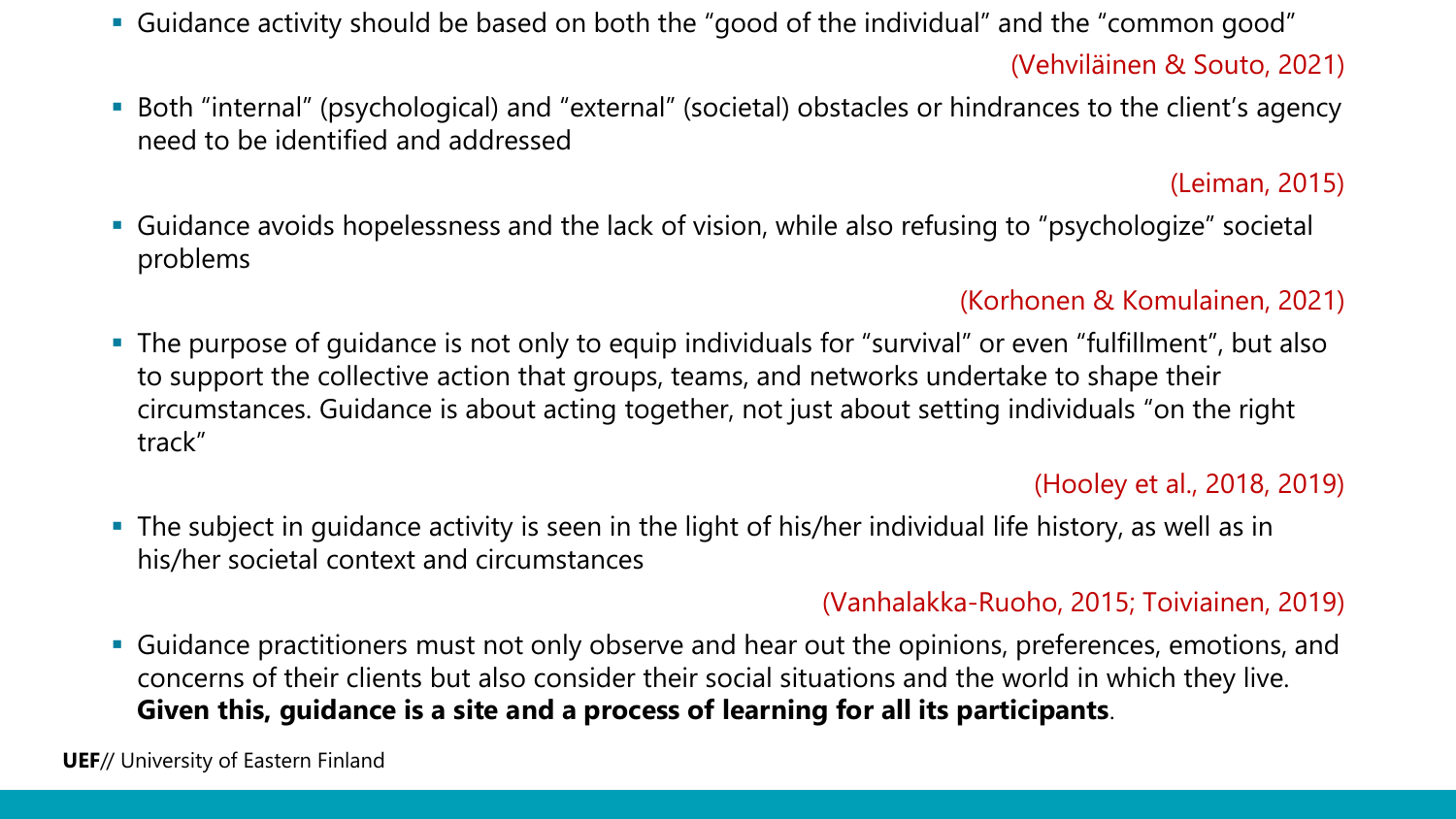# **Thus:**

- Social justice approach is a way of rethinking and "upsetting" our theories and practices of guidance
- **•** changes in
	- The focus
	- The subject
	- The methods of guidance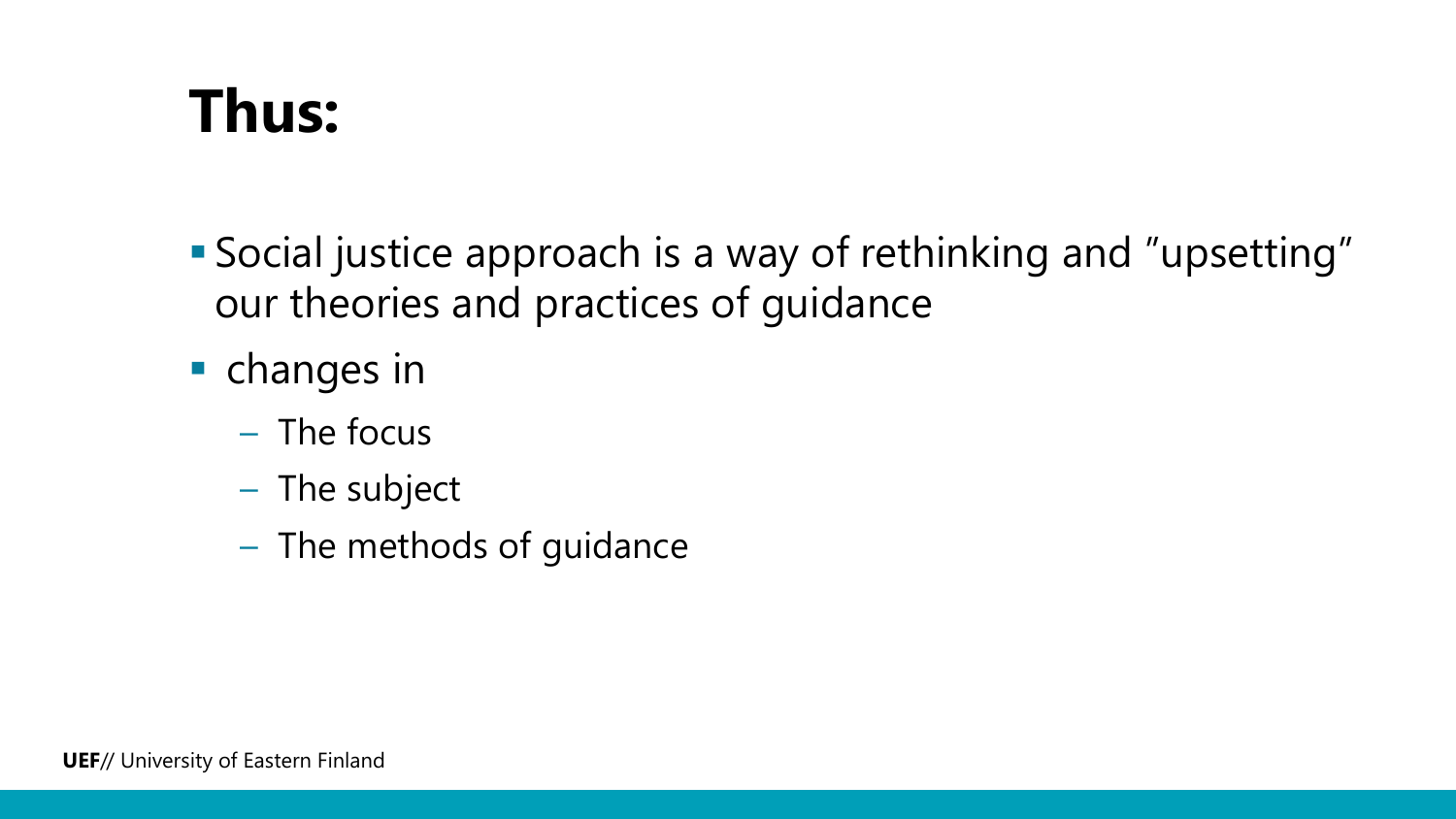# **How does this help us rethink our guidance interactions?**

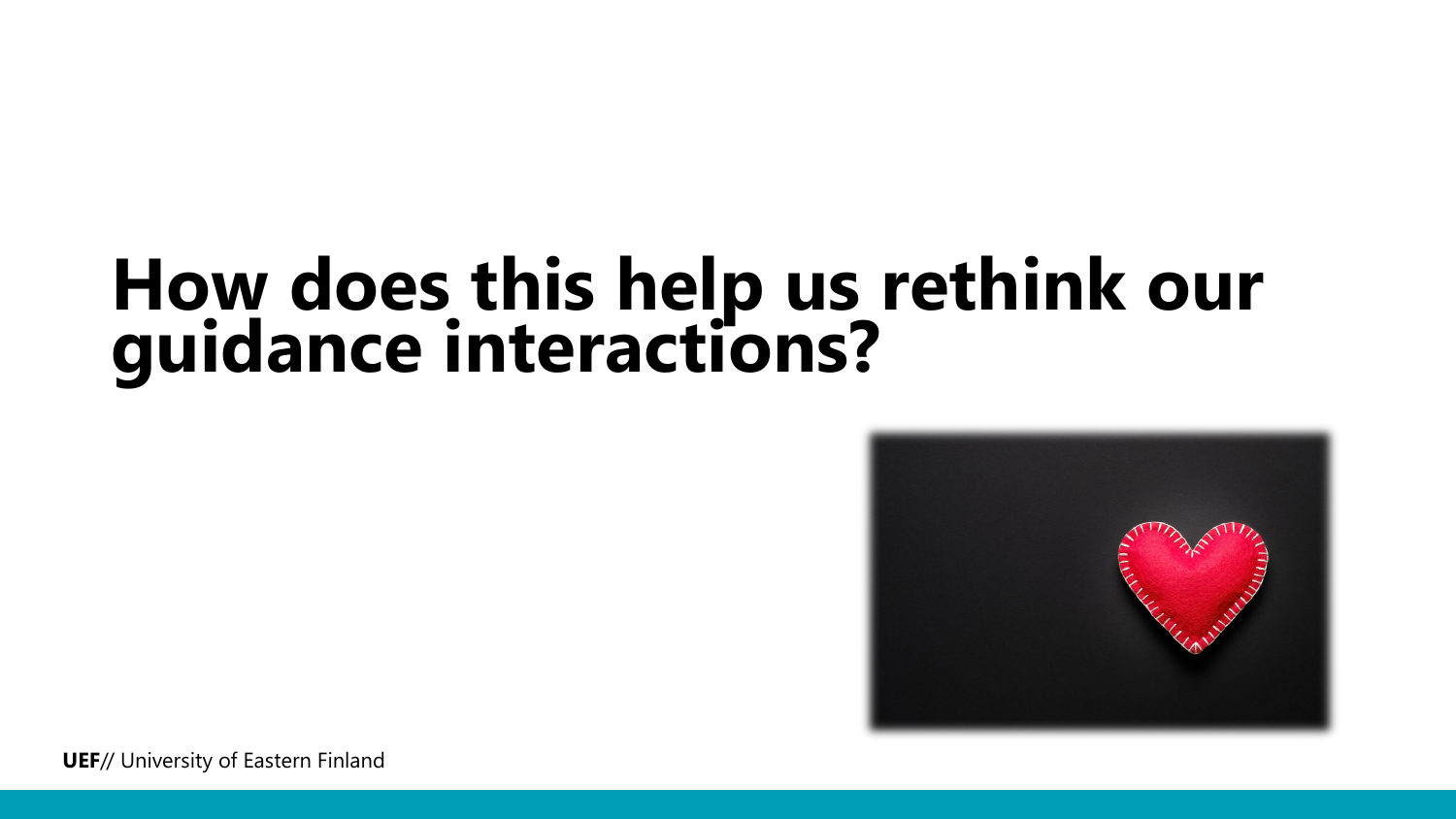### **Orientations of guidance interaction**

| Problem-solving orientation     | Inquiry orientation           | Supportive orientation            |
|---------------------------------|-------------------------------|-----------------------------------|
| Main orientation is to identify | Main orientation is to        | Main orientation is to facing     |
| the client's problems and solve | understand; to gain a richer, | the situation "as it is"          |
| them using expert knowledge     | more analytic, and diverse    |                                   |
|                                 | understanding of the issue at | Professional conveys attention,   |
| Problems are barriers and they  | hand                          | interest, emotional availability, |
| need to be removed              |                               | tunes into what the client has    |
|                                 | The nature of the problem is  | to say                            |
|                                 | not taken for granted: deeper |                                   |
|                                 | understanding is a value in   | Professional facilitates          |
|                                 | itself                        | focusing on the shared            |
|                                 |                               | situation and task                |
|                                 |                               |                                   |
| Main tool: client's tellings of | <b>Main tool: Client's</b>    | <b>Main tool: Nonverbal and</b>   |
| troubles, professionals's       | narration, professionals'     | verbal signs of attention,        |
| advice, instruction and         | interpretive summaries and    | concentration, presence, and      |
| recommendations                 | comments                      | affiliation, also meta-talk       |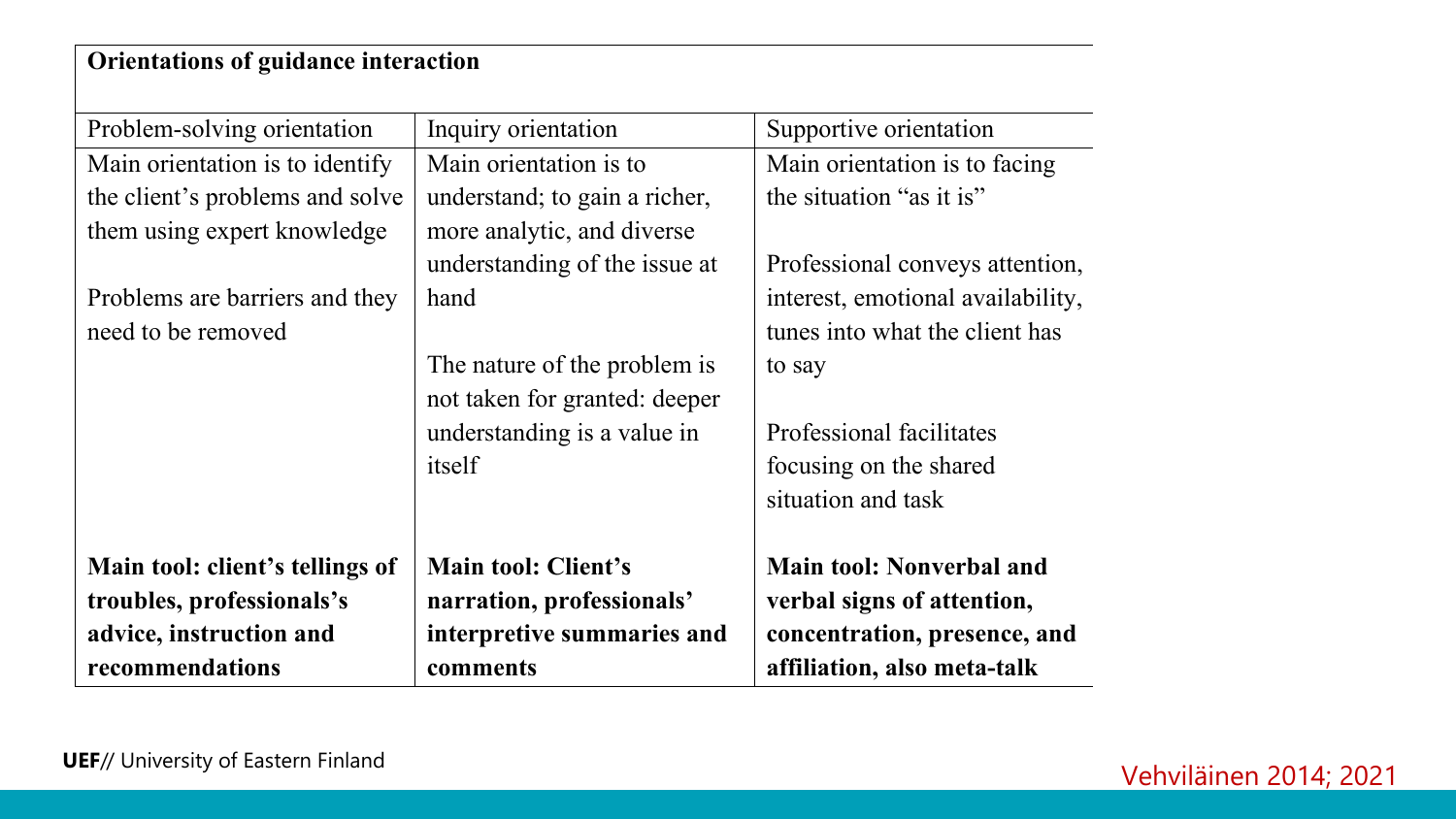## **Examples: How guidance may reproduce social inequalities via micropractices**

- The busy tempo of daily work: no time to stop**, not being present** -> resorting to unhelpful routines and stereotypical thinking
- **Overemphasis on the problem-solving orientation**: the professional selectively focusses on issues that are "fixable" and in their own professional comfort zone
- The **individualistic premises of guidance**
- The **language, spaces and "genres**" of guidance may exclude clients
- **Societal "blind spots**": guidance professionals are not aware or not ready to face societal realities of some clients/pupils/students
- **Shallow client-centeredness**: " if they do not mention it, it does not exist to us"
	- For instance the experience of racism at school or in work placements

(Vehviläinen & Souto 2021; Vehviläinen 2021)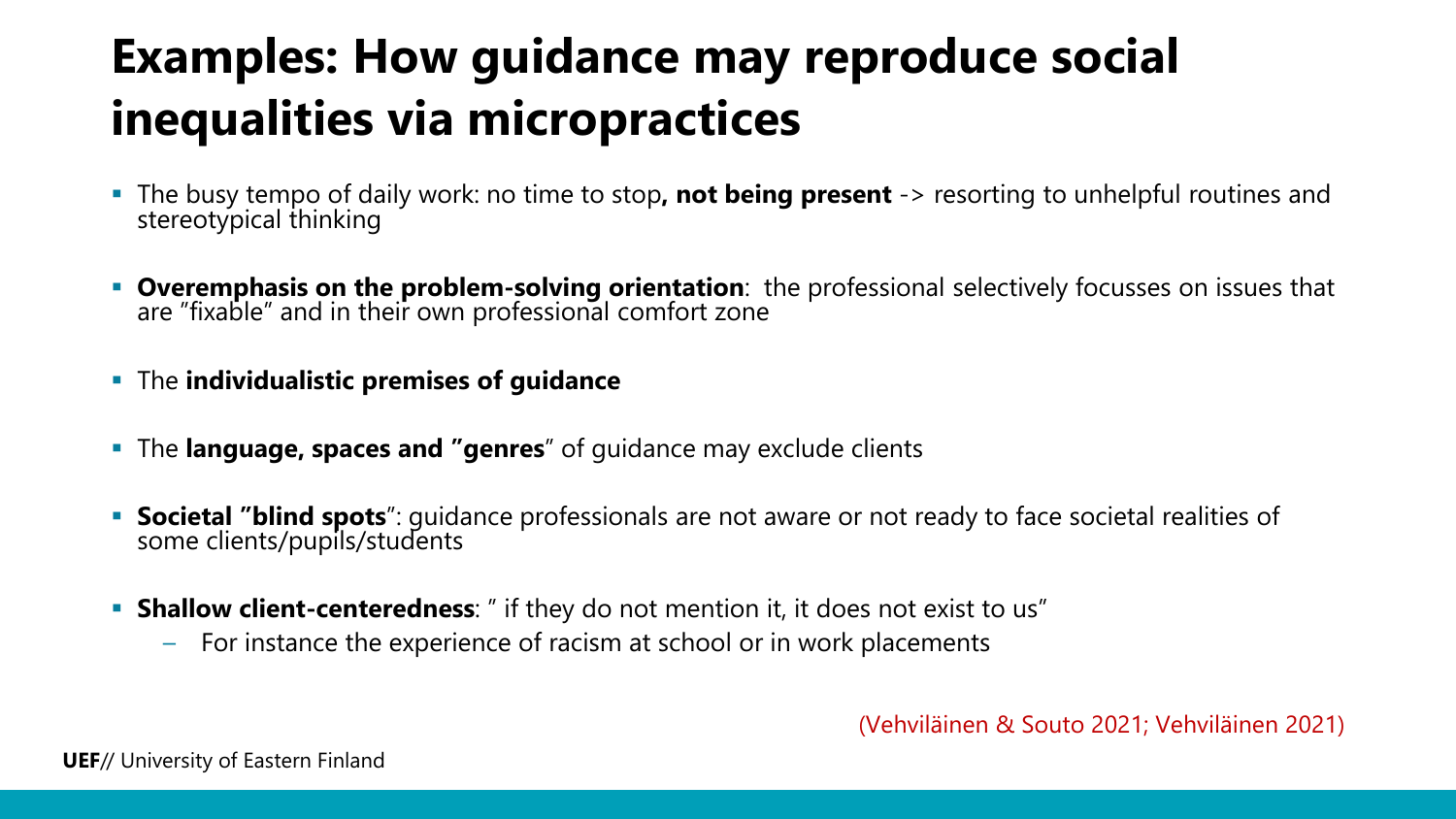## **Examples: Practices of guidance that foster its emancipatory potentials**

- Calm and respecting manner, **concentration** and friendliness
- **Organising the encounter** so as to provide space for supportive and inquiry orientation prior to any problem-solving
- *Meta talk* about guidance and the shared work **not to assume shared understanding but building it mutually**
	- Invitation to collaboration
- **Creative use of language, spaces and "genres"**
- **Peer interaction as a space for exploration** of societal issues and positions
	- How guidance professionals build group spaces and foster safe spaces
	- School class or training group as a relevant social space
- Guidance professionals learn about societal inequalities and support each other in this

#### (Vehviläinen & Souto 2021; Vehviläinen 2021)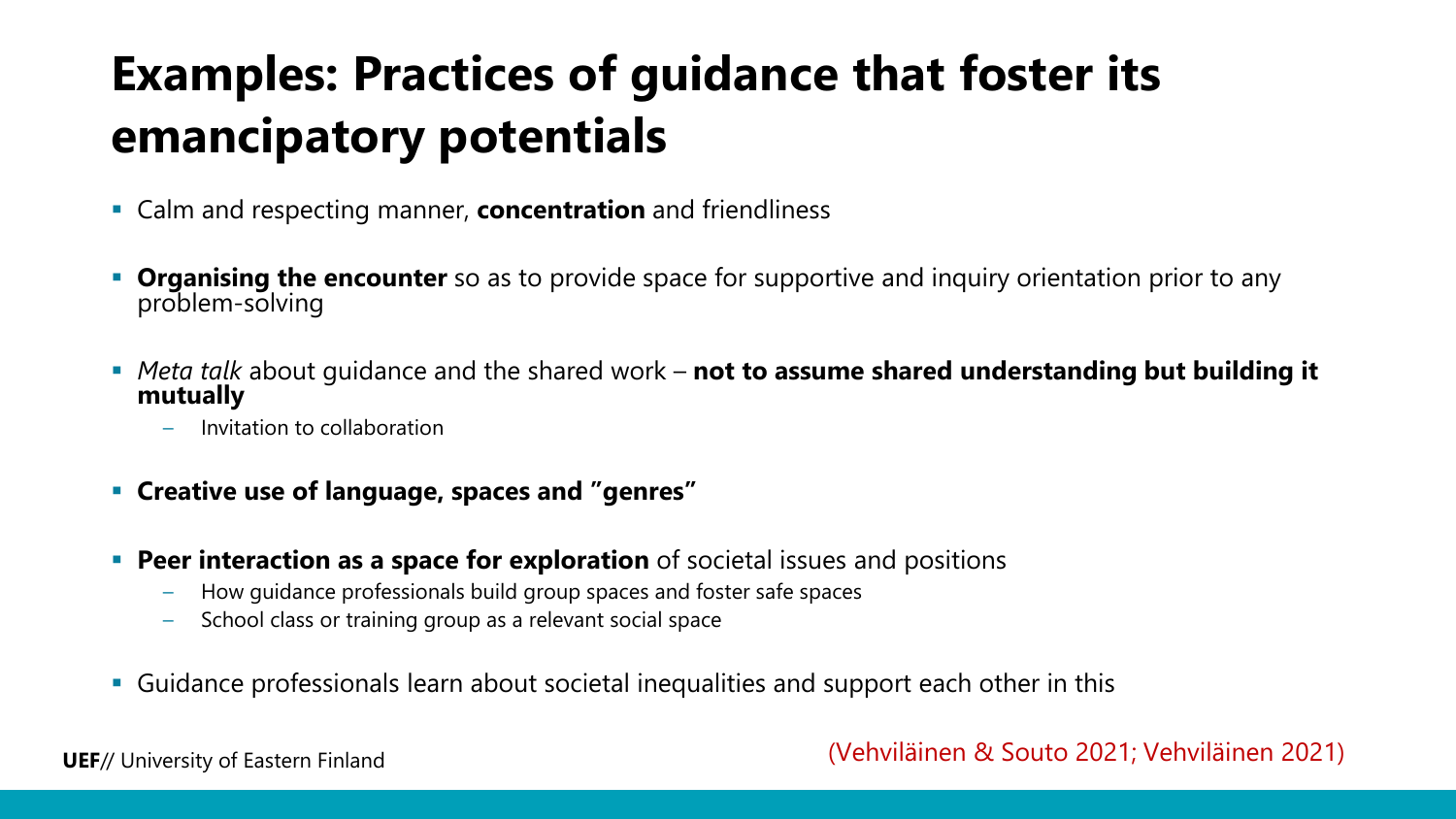# **To summarize**

- Socially just guidance is about creating and re-creating spaces of dialogue
- Mutual learning from each other
- Readiness to explore outside the professional comfort zone
- Collegial support among guidance professionals necessary for this!
- Professionals also need safe spaces for learning!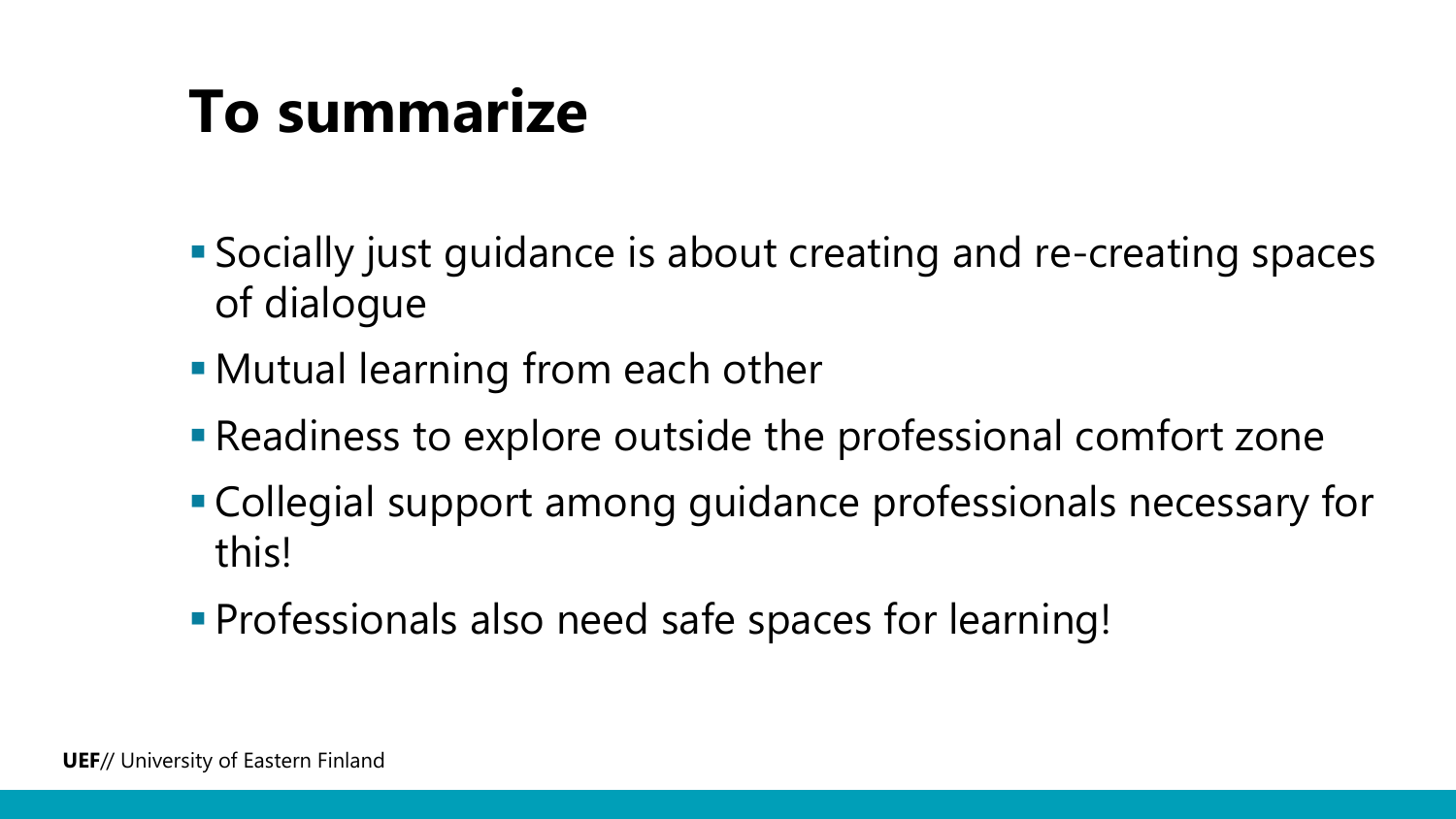### Thank you for your attention – let us discuss!